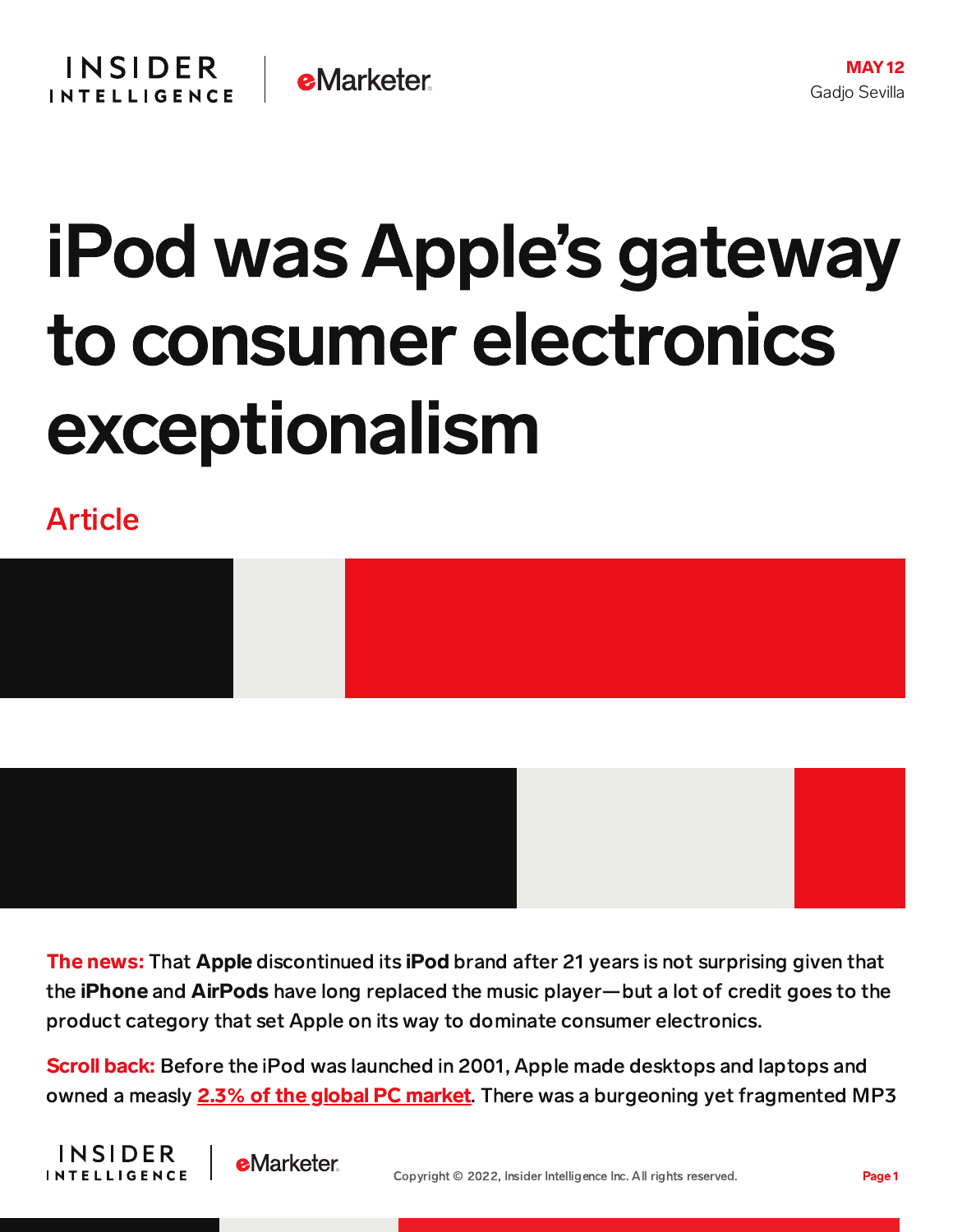player segment, but the iPod was initially dismissed as an overpriced accessory exclusive to Mac users. What changed?

- **Apple didn't lower the iPod's price, but it did open it to [Windows](https://9to5mac.com/2022/05/04/tony-fadell-talks-about-steve-jobs-controversial-decisions-on-ipod-and-iphone-development/) users for wider adoption.** Nearly 400 million units have since been sold, [per](https://globalnews.ca/news/8331755/ipod-anniversary/) Global News.
- The iPod and its variants provided the template for Apple's **product strategy**, which it cyclically repeated for iPhone, iPad, Apple Watch, and other products that come in different sizes, various colors, and a range of price points.
- The iPod**'**s click-wheel was the marquee innovation that set it aside from the competition. The iPhone followed suit with a multi-touch display, and the Apple Watch with the digital crown.
- The iPod also led to the creation of the iTunes music service, which became the No. 1 music retailer in the US in 2008. iTunes was the [progenitor](https://www.apple.com/newsroom/2008/04/03iTunes-Store-Top-Music-Retailer-in-the-US/) of Apple's Services division that encompasses the App Store, Apple Music, Apple TV, Apple Pay, Apple Card, and Apple Arcade.
- iPod hardware and iTunes services can be considered the genesis of Apple's wider iOS ecosystem, the first seeds that grew into the company's walled [garden.](https://slate.com/technology/2021/06/apple-wwdc-ios15-new-features-walled-garden.html)

**Scroll forward:** Apple's mix of savvy [marketing,](https://content-na2.emarketer.com/how-services-became-apple-s-fastest-growing-revenue-category) product design, and its retail [store](https://chart-na2.emarketer.com/255597/top-10-retail-sites-ranked-by-us-desktop-vs-mobile-unique-visitors-oct-2021-dec-2021) user [experience](https://www.ilounge.com/index.php/news/comments/ipod-maintains-756-share-of-us-digital-music-player-market) were honed during the iPod's heyday. In context, the iPod owned 76% share of the US MP3 player market at its peak.

This formula remained a key component in the transition to iPhone and Apple's subsequent status as most valuable company, with a **near \$3 trillion [valuation](https://www.reuters.com/markets/europe/apple-gets-closer-3-trillion-market-value-2022-01-03/)**, just as Apple looks to the next product [category](https://content-na2.emarketer.com/apple-s-long-rumored-ar-headset-slated-2022-kicking-off-10-year-plan-replace-iphones) that could someday replace the iPhone.